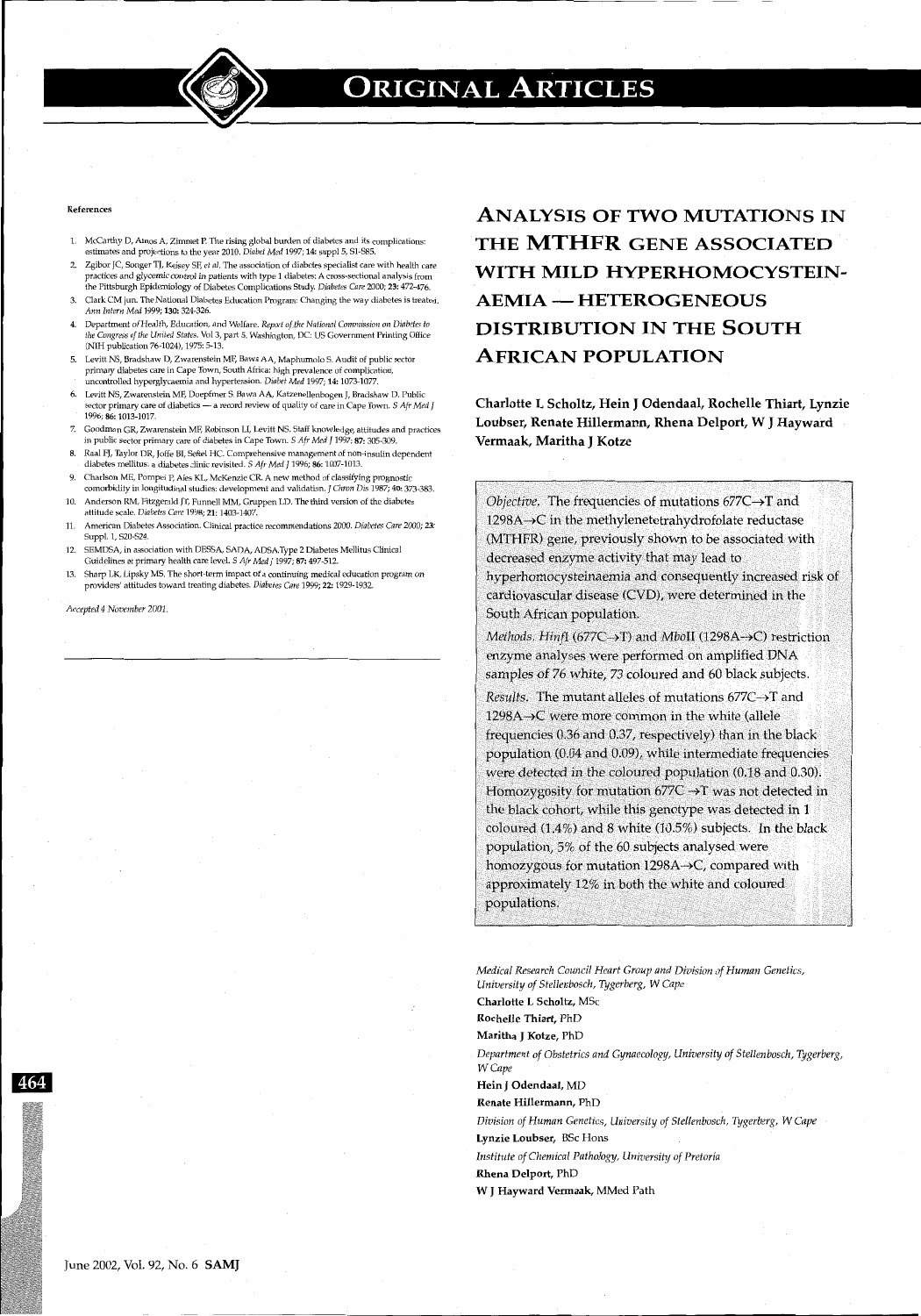*Conclusions.* Since hyperhomocysteinaemia is a risk factor for premature CVD, the heterogeneous distribution of the  $677C \rightarrow T$  and 1298A $\rightarrow$ C mutations across ethnic groups may partly explain ethnic differences in heart disease risk through decreased enzyme activity and hence increased homocysteine levels.

S *Afr Med* f 2002; 92: 464-467.

Cardiovascular disease (CVD) is a multifactorial condition caused by an interaction of genetic and environmental factors. In addition to well-known risk factors including low highdensity lipoprotein (HDL) and raised low-density lipoprotein (LDL) cholesterol, triglycerides, fibrinogen and lipoprotein(a) (Lp(a)), elevated plasma homocysteine concentration has consistently been identified as a risk factor for the development of CVD.1 In 1995 Frosst *et al.'* identified a C to T base change at nucleotide position 677 in the methylenetetrahydrofolate reductase (MTHFR) gene, which is responsible for increased thermolability of the enzyme, causing mild hyperhomocysteinaemia. Although various studies have demonstrated a positive association between CVD and this polymorphism, lack of association has also been reported, indicating that environmental interaction and the genetic background of the study population are important determinants of risk imposed by mutation  $677C \rightarrow T.^{35}$  More recently, a second common mutation,  $1298A \rightarrow C$ , resulting in decreased MTHFR activity, has been identified in the MTHFR gene.<sup>6</sup> This sequence variant is not associated with elevated plasma homocysteine levels or a lower plasma folate concentration, although combined heterozygosity for both mutations results in increased thermolability of the enzyme and elevated homocysteine levels. Van der Put *et al.'* indicated that mutation  $1298A \rightarrow C$  may be an additional risk factor for neural tube defects (NTDs), but its possible role in CVD has not yet been defined.

Since the public health relevance of MTHFR mutations causing hyperhomocysteinaemia would largely depend on the frequency of disease-related mutations within a population, we analysed the 677C $\rightarrow$ T and 1298A $\rightarrow$ C MTHFR mutations in the South African population. We attempted to determine whether the distribution of MTHFR mutations among ethnic groups might be associated, at least in part, with ethnic differences in risk of CVD. The pattern of CVD differs in various population groups in South Africa,<sup>78</sup> and this phenomenon has been attributed largely to differences in lifestyle and diet.<sup>79</sup> During recent years several studies have contributed to a growing awareness of the significant role of genetic factors predisposing an individual to different forms of heart disease, including the demonstration that three founder-related low-density lipoprotein receptor (LDLR) gene mutations are responsible for the high prevalence (1 /70) of familial hypercholesterolaemia (FH) in the South African Afrikaner population.<sup>10</sup> These mutations shown to be responsible for the disease in approximately 90% of affected Afrikaners were absent in the black population, while detected in 10 - 20% of coloured FH patients.11 The detection of multiple founder-type LDLR gene mutations originating from European populations provided direct genetic evidence that Caucasoid admixture contributes significantly to the apparently high prevalence (> 1/500) of FH in the South African coloured population. This finding has demonstrated the potential consequences of recent admixture in populations with different disease risks, a phenomenon that may also be of relevance to the present study of MTHFR mutations in the general South African population.

# **MATERIALS AND METHODS**

### **Subjects**

Blood samples of 209 individuals from three different ethnic groups in South Africa (Table I) were collected after obtaining informed consent: 60 Xhosa, Pedi and Zulu individuals (black population), 73 of mixed ancestry (coloured population) and 76 Caucasians (white population). These included healthy blood donors, farm workers and laboratory personnel. In this study 'white' or 'Afrikaner' refers to an individual of European descent, mainly Dutch, French, German and British origin; 'coloured' refers to an individual of mixed ancestry, including Khoisan, African Negro, Madagascar, Javanese and European origin; and 'black' refers to South Africans of central African descent.

## **Mutation detection**

Genomic DNA was extracted from whole blood according to the method of Miller *et al. <sup>1</sup> <sup>12</sup>*and amplified by the polymerase chain reaction (PCR) using previously described oligonucleotides.2 • 6 Amplified products were digested with *HinfI* and *Mboll* restriction enzymes for detection of mutations 677C-+T and 1298A~C, respectively. *Hinfi* digested products were electrophoresed on a 12% polyacrylamide gel and *Mboll*  digestions on a 20% polyacrylamide gel. Bands were visualised under ultraviolet light following ethidium bromide staining.

#### **Statistical analysis**

Chi-square values were calculated and their significance levels determined by two-way contingency tables. P-values of < 0.05 were regarded as statistically significant. **let let let let let let let let let let let let let let let let let let let let let let let let let let let let let let** 

## **RESULTS AND DISCUSSION**

The frequencies of the  $677C \rightarrow T$  and  $1298A \rightarrow C$  MTHFR gene mutations were determined in the diverse South African population in order to evaluate their potential in predicting

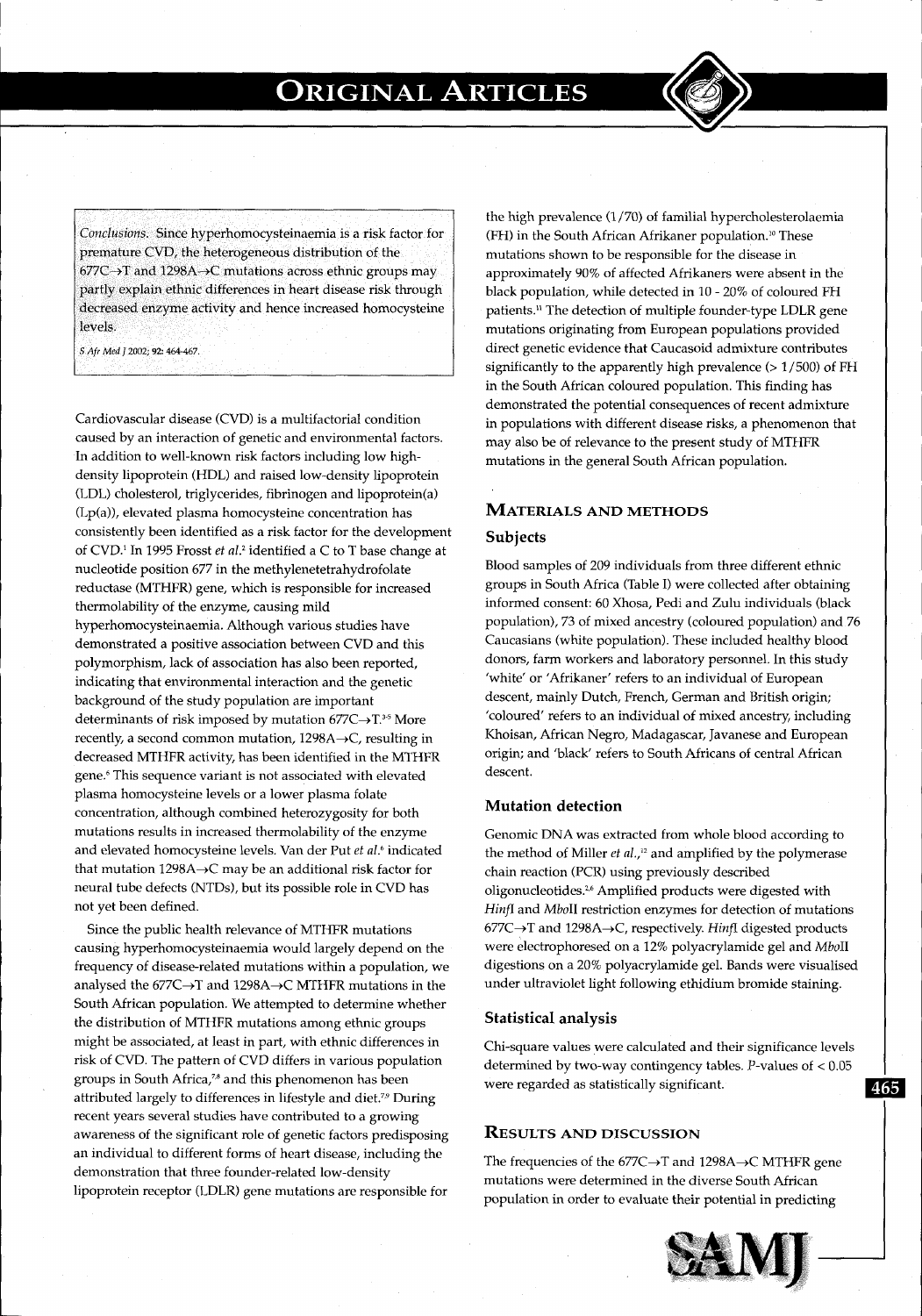| <b>MTHFR</b><br>mutations | Genotype/<br>allele                                                                                                                                                                                                                                                        | White*<br>$(N = 76)$ |      | Coloured <sup>†</sup><br>$(N = 73)$ |                | Black <sup>†</sup><br>$(N = 60)$ |     |
|---------------------------|----------------------------------------------------------------------------------------------------------------------------------------------------------------------------------------------------------------------------------------------------------------------------|----------------------|------|-------------------------------------|----------------|----------------------------------|-----|
|                           |                                                                                                                                                                                                                                                                            | $\boldsymbol{N}$     | $\%$ | N                                   | $\%$           | N                                | %   |
| $677C \rightarrow T$      | CC                                                                                                                                                                                                                                                                         | 30                   | 39   | 47                                  | 65             | 55                               | 92  |
|                           | CT                                                                                                                                                                                                                                                                         | 38                   | 50   | 25                                  | 34             | 5                                | 8   |
|                           | TT                                                                                                                                                                                                                                                                         | 8                    | 11   | $\mathbf{1}$                        | $\overline{2}$ | 0                                | 0   |
| Allele                    | C                                                                                                                                                                                                                                                                          | 98                   | 64   | 119                                 | 82             | 113                              | 96. |
| Frequency                 | т                                                                                                                                                                                                                                                                          | 54                   | 36   | 27                                  | 18             | 5                                | 4   |
| $1298A \rightarrow C$     | AA                                                                                                                                                                                                                                                                         | 29                   | 38   | 40                                  | 55             | 52                               | 87  |
|                           | AC                                                                                                                                                                                                                                                                         | 38                   | 50   | 24                                  | 33             | 5.                               | 8   |
|                           | CC                                                                                                                                                                                                                                                                         | 9                    | 12   | 9                                   | 12             | 3                                | 5   |
| Allele                    | $\mathbf{A}$                                                                                                                                                                                                                                                               | 96                   | 63   | 93                                  | 70             | 109                              | 91  |
| Frequency                 | C                                                                                                                                                                                                                                                                          | 56                   | 37   | 39                                  | 30             | 11                               | 9   |
|                           | Genotype distributions and allele frequencies differed significantly:<br>* White v. coloured: $P < 0.03$ (677 C $\rightarrow$ T mutation only).<br><sup>†</sup> Coloured v. Black: $P < 0.004$ (both mutations).<br><b>TBlack v.</b> white: $P < 0.0001$ (both mutations). |                      |      |                                     |                |                                  |     |

CVD risk in different ethnic groups. The results obtained following *Hinfl<sup>2</sup>* and *MboII<sup>6</sup>* restriction enzyme analysis in the unselected white, black and coloured populations are shown in Table I. Statistically significant differences for the two mutations were observed among the different South African population groups, with regard to both genotype distribution and allele frequencies ( $P < 0.01$ ). However, no significant difference could be detected between whites and coloureds for mutation 1298A $\rightarrow$ C. The mutant alleles of mutations 677C $\rightarrow$ T and  $1298A \rightarrow C$  were more common in the white (allele frequencies 0.36 and 0.37, respectively) than in the black population (0.04 and 0.09), while intermediate frequencies were detected in the coloured population (0.18 and 0.30). Homozygosity for mutation 677C->T was not detected in black subjects, consistent with the findings of Ubbink *et al.*,<sup>13</sup> who indicated that this genotype does not constitute a genetic risk factor for NTDs in South African blacks. These results are in accordance with the lower homocysteine levels reported previously in this population compared with Caucasians.<sup>14,15</sup> Three of 60 black individuals analysed (5%) were homozygous for mutation 1298A $\rightarrow$ C. The frequency of the mutant allele of mutation  $677C \rightarrow T$  among whites and blacks was similar to those previously reported for the different ethnic groups.<sup>1</sup> ' Mutation 1298A~C has not yet been studied extensively, but the frequency of the C-allele in South African Caucasians (0.37) was similar to that in control individuals (0.33) previously studied in the Netherlands.'

The heterogeneous distribution of two MTHFR gene mutations among different ethnic groups in South Africa may be one of several factors underlying the differences observed in the risk of heart disease. This may particularly be the case for the extensively studied  $677C \rightarrow T$  mutation, which can be considered an established risk factor for CVD.<sup>23</sup> The study

participants were recruited from the general South African population, where heart attack deaths in the coloured population are less common than in the white population but more prevalent than in the black population.<sup>17</sup> The intermediate frequency of the two common MTHFR mutations observed in the coloured population is in accordance with previous findings indicating an increased manifestation of coronary heart disease (CHD) in this population, $18$  possibly as a consequence of Caucasoid admixture.<sup>11</sup>

1965–1971–1986 – Paul Berlin, Frans fransk politiker (\* 1930)<br>1986 – John Sterlin, skrivatsk politiker (\* 1930)<br>1986 – Paul Berlin, skrivatsk politiker (\* 1930)

While various studies have demonstrated that mild hyperhomocysteinaemia is associated with CHD, no conclusive reports have yet been published on its possible role in the development of CHD in FH patients. In a pilot study (performed in the Western Cape), a significant association was found between homozygosity for mutation  $677C \rightarrow T$  and CHD in patients with the common Afrikaner founder mutation D206E ( $P = 0.027$ ), suggesting that the 677-TT genotype is associated with a high CHD risk in these FH patients.19 This finding could, however, not be replicated in an extended group of Afrikaner FH heterozygotes from a different geographical region (Gauteng) in South Africa (M J Kotze, CL Scholtz, F J Raal - unpublished data). The contradictory findings in patients with similar genetic backgrounds may be suggestive of environmental differences such as vitamin intake, and/or may reflect differences in selection criteria used at different lipid clinics. The allele frequency of mutation 1298A~C was not significantly higher in the CHD-positive group compared with the CHD-negative group, or with combined genotypes for both mutations (MJ Kotze, CL Scholtz and FJ Raal - unpublished results). The  $677C \rightarrow T$  mutation occurred at a significantly lower frequency ( $P < 0.05$ ) in 102 molecularly characterised Afrikaner FH index cases (above the age of 25 years) compared with control individuals drawn from the same population,

466